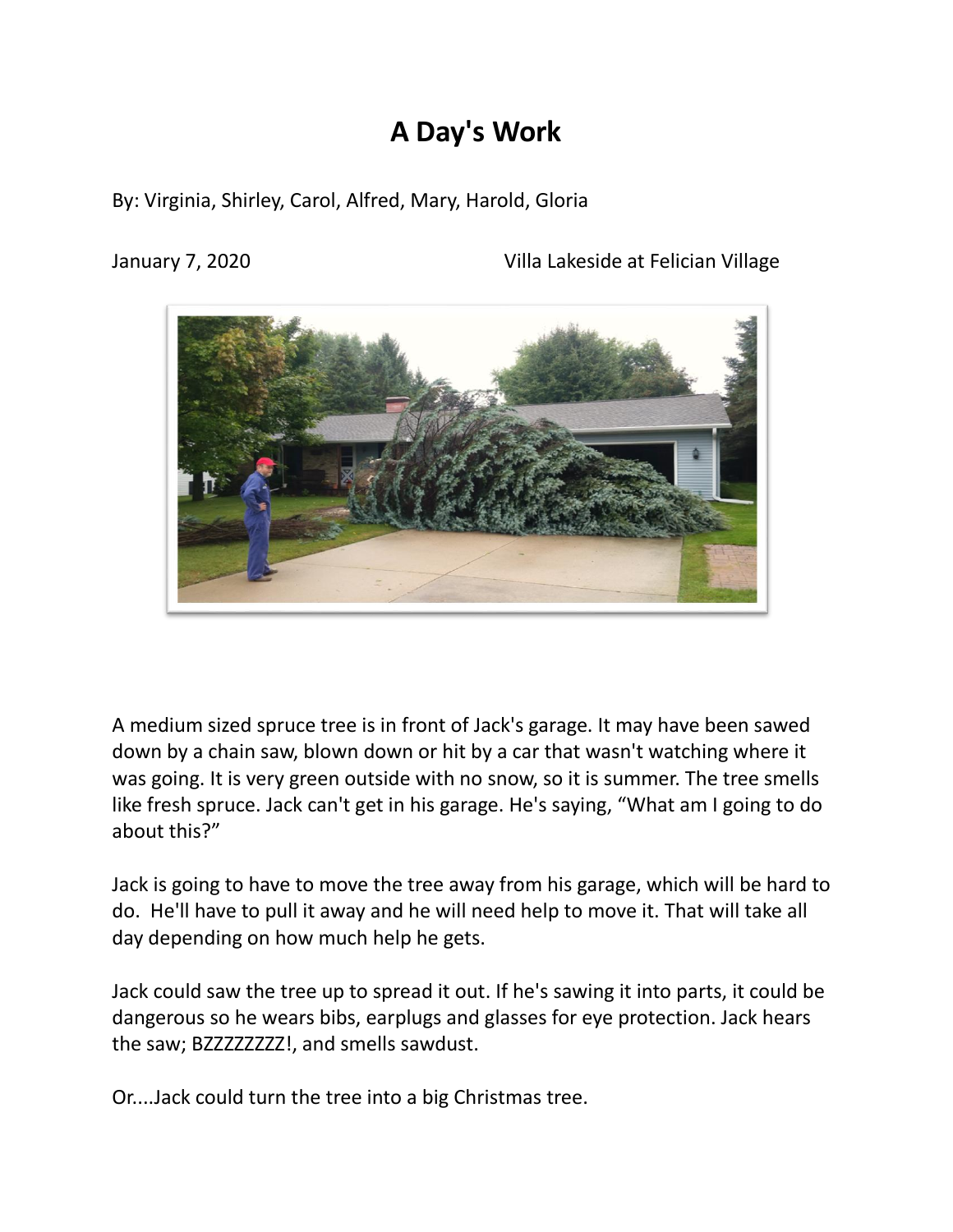## **IT LOOKS LIKE LUNCHTIME**

#### By: **Alfred, Carol, Mary, Harold, Gloria, Virginia, Shirley**

Villa Lakeside at Felician Village January 7, 2020



Some kids hurt themselves running when they were trying to catch up with their older sister. They are in a health room even though their parents are settled down. Now the kids are in the kitchen! They're making pea soup for quite a few kids because there's quite a bit of soup in kettles. Soup is easier to eat if you're hurt.

The soup's ingredients are carrots, peas, beans, a little onion, corn, chicken and mushrooms. They'll have bakery muffins and crackers to eat with it. They can smell the muffins and the soup. The kids will like it. They'll want more! They'll drink 7-Up and have chocolate cake for dessert. Ma will clean up and the guys might go hunting afterwards.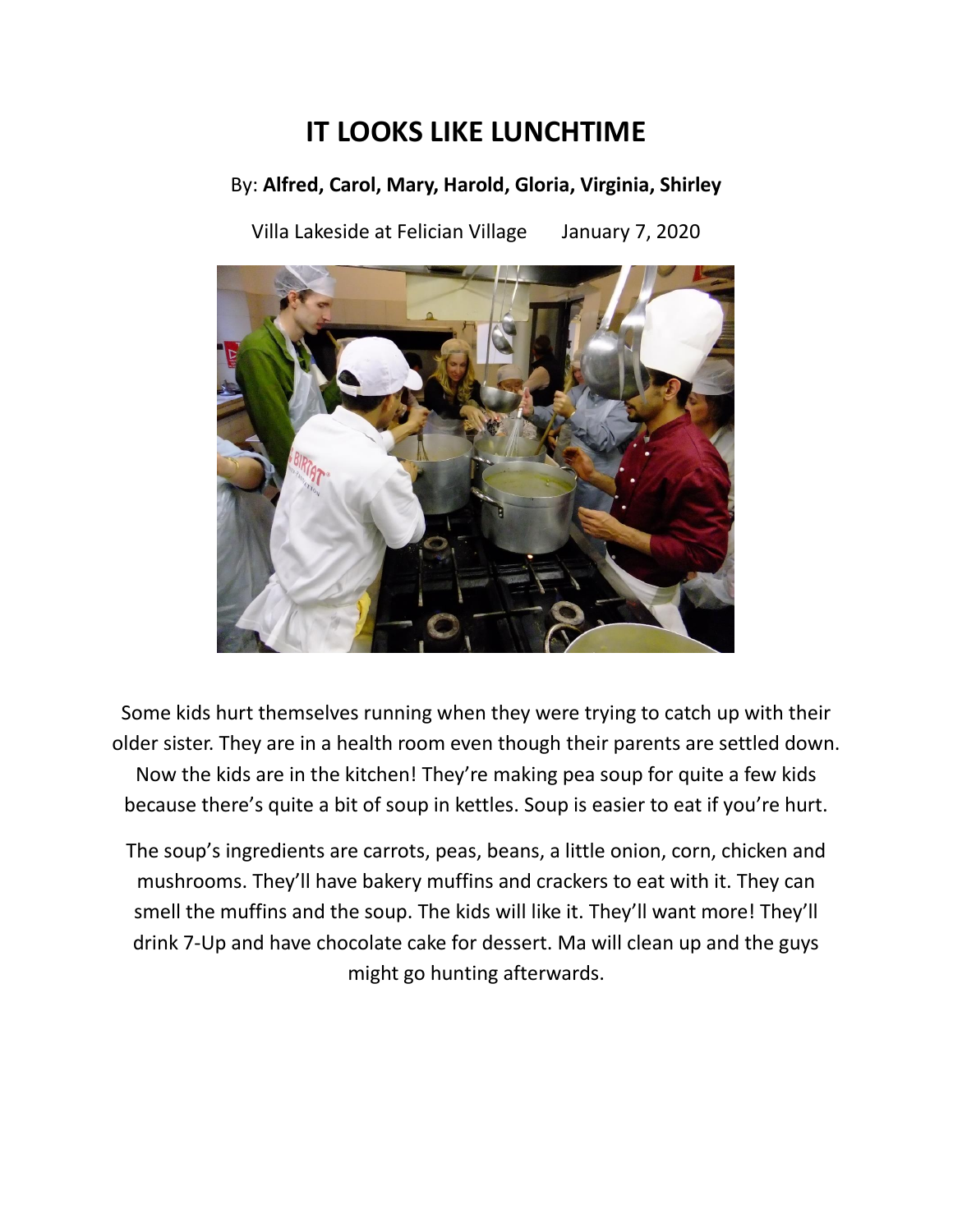# **All Alone and Lonely**

Authors: Gloria, Shirley, Tom, Grace, Virginia, Carol, Janina, Evelyn; Villa Lakeside at Felician Village

February 6, 2020



Tom, a little boy, is resting in his bed. He is about 8 years old or maybe a little younger. Tom had gone to the zoo with his family. Tom has a dog named Rover and a cat named Kitty. Sometimes Tom calls the cat "Here Kitty Kitty." Tom and his family were resting. He was very tired. He was given a snack since he was a good boy at the zoo. He can't be given too much to eat since he will be napping. He also got a toy at the zoo that he had in his bed next to him. Tom really wants his nap. He has his jammies on.

Tom was in his bedroom. In his bedroom, there was a lamp that has a light on and a dresser with a glass of water or maybe milk. It looks like he was building something with blocks on the side of his bed. There is also a train (near the foot of the bed.) He liked it and would not let it go. Tom is thinking about a story he liked before going to bed while eating a snack that he has in his hand.

Tom goes to sleep. After Tom's naps, he is going to eat Bohemian Kolatchies, which are very good pastry. He will drink a soda with it.